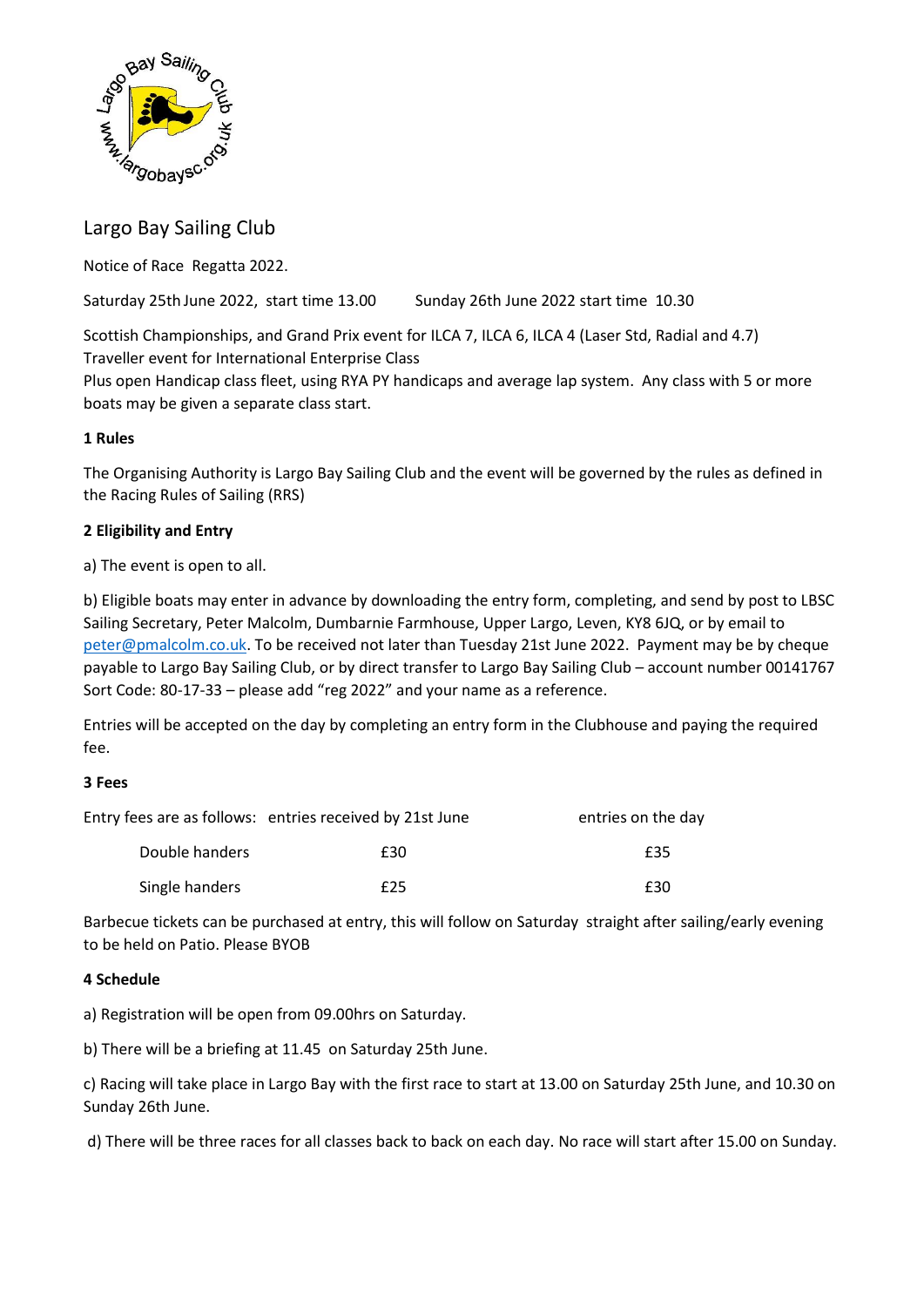#### **5 Measurements**

Each boat shall produce a valid measurement certificate on request of the Race Committee.

#### **6 Sailing Instructions**

The sailing instructions will be available on registration.

#### **7 Courses**

The courses to be sailed will be as depicted in the sailing instructions.

#### **8 Scoring**

8.1 The scoring system will be the RYA Low Points System per Appendix A.

8.2 2 races are required to be completed to constitute a series.

8.3 When 4 or more races are completed there will be one discard allowed for calculation of the yachts series score

#### **9 Prizegiving**

Prize giving will be held as soon as possible after racing on Sunday.

#### **10 Camping**

For tent pitching we have a number of gardens in the village or nearby - please ask at registration.

#### **11 Risk Statement**

Rule 3 of the Racing Rules of Sailing states: "The responsibility for a boat's decision to participate in a race or to continue racing is hers alone." Sailing is by its nature an unpredictable sport and therefore inherently involves an element of risk. By taking part in the event, each competitor agrees and acknowledges that:

(a) They are aware of the inherent element of risk involved in the sport and accept responsibility for the exposure of themselves, their crew and their boat to such inherent risk whilst taking part in the event;

(b) They are responsible for the safety of themselves, their crew, their boat and their other property whether afloat or ashore;

(c) They accept responsibility for any injury, damage or loss to the extent caused by their own actions or omissions;

(d) Their boat is in good order, equipped to sail in the event and they are fit to participate;

(e) The provision of a race management team, patrol boats and other officials and volunteers by the event organiser does not relieve them of their own responsibilities;

#### **12 Insurance**

Each participating boat shall be insured with valid third-party liability insurance with a minimum cover of £2,000,000 per event or the equivalent.